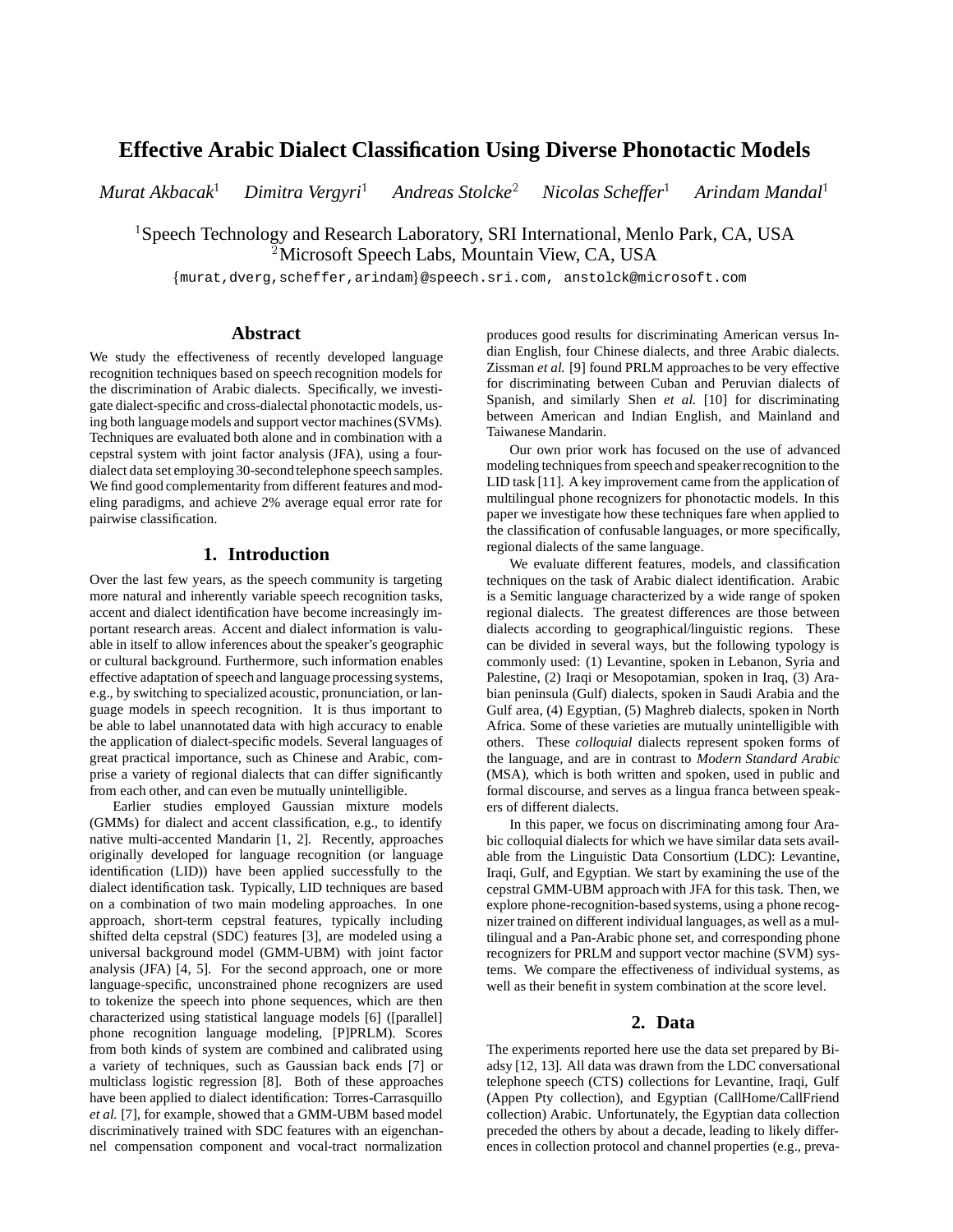Table 1: Dialect data used for our experiments.

| Dialect   | Train        |       | Test         |       |             |
|-----------|--------------|-------|--------------|-------|-------------|
|           | <b>Spkrs</b> | Hours | <b>Spkrs</b> | Hours | $#30s$ cuts |
| Iraqi     | 382          | 32.63 | 96           | 3.9   | 477         |
| Gulf      | 781          | 20.53 | 195          | 6.7   | 801         |
| Levantine | 788          | 31.95 | 197          | 6.8   | 818         |
| Egyptian  | 280          | 28.34 | 120          | 16    | 1912        |

lence of cellular phones) that have the potential to confound dialect recognition results. Still, we decided to keep Biadsy's data set as originally defined to allow comparison of results, and will later break out results by dialect.

Speech files were segmented based on silence, using the Praat tool and a silence threshold of -35 dB, with a minimum silence interval of 0.5 seconds and minimum sounding intervals of 0.5 seconds. Similar to the NIST Language recognition evaluation (LRE), conversation excerpts of consecutive speech segments totaling about 30 seconds were used as test samples. Full conversations were used for training. Statistics for training and test data are summarized in Table 1. The test set was balanced for gender (male/female), speakers, and channel (landline/mobile), where possible (channel information was not available for Egyptian). Phone recognition models, as well as JFA for the GMM system, were trained on other datasets, as described below.

# **3. Method**

#### **3.1. Cepstral GMM System**

We first developed a GMM system that employed the eigenchannel framework [14] for speaker and channel compensation. We used a 56-dimensional MFCC-based feature vector consisting of energy and a shifted-delta cepstrum in 7-1-3-7 configuration [3]. Deltas were computed over the whole file (including nonspeech regions), and feature frames were removed based on SRI's speech/nonspeech segmenter. We estimated a 2048 component GMM-UBM and a 300-dimensional eigenchannel subspace, both trained on separate training data, that of the LRE07 task as described in [11]. Scores for each test sample were produced using dot product scoring [15].

#### **3.2. Phonotactic Systems**

The other state-of-the-art approach for dialect identification is phonotactic modeling, where phone N-gram statistics are extracted from the output of a phone recognizer (PR) and used as input to a classifier. All acoustic models used for phonetic recognition in this work were trained using a perceptual linear prediction (PLP) front end with up to third-order difference features, vocal tract length normalization, dimensionality reduction via heteroscedastic linear discriminant analysis (HLDA), and triphone acoustic models trained using the minimum phone error (MPE) criterion. The decoding process uses an open phone loop (no phonotactic constraints) to generate phone lattices, from which phone N-grams with posterior probability weighted frequencies are extracted. Following [16], we also perform constrained MLLR speaker adaptation prior to decoding.

*3.2.1. Acoustic Modeling Choices for Phone Recognition* In previous studies for LID, it has been shown that running multiple phone recognizers in parallel and combining final classification scores at the end leads to improvement over a single phonotactic system. In this work, we use our existing phone recognizers (for Levantine and MSA Arabic) in our baseline phonotactic systems, and then compare them against two nonstandard phone recognizers: (1) a multilingual phone recognizer (ML-PR) trained on four fairly diverse languages including only one Arabic dialect (Egyptian), and (2) a "Pan-Arabic" phone recognizer (PA-PR) trained on data from the four target dialects plus MSA.

The multilingual phone recognizer (ML-PR) is a universal phone recognizer developed previously for an LID task [11], where it was found to perform substantially better than three language-specific recognizers. The system is based on a shared set of 52 phones that give a reasonable representation of four fairly diverse languages: American English (trained on 123h native and 108h nonnative speech), Mandarin (103h), Spanish (19h), and Egyptian Arabic (17h), while glossing over finegrained distinctions in the language-specific phone sets (such as tone in Mandarin). For training purposes, the word-level transcripts in each language were mapped to the multilingual phone set, and the training data was pooled.

The Pan-Arabic phone recognizer (PA-PR) is trained on data from a subset of the target dialects and from MSA, based on available transcribed training data: 17h of Egyptian, 61h of Levantine, 727h of Iraqi, and 1123h of Modern Standard Arabic. The latter is obtained from broadcast data downsampled to 8 kHz to match the telephone data. The available dictionaries for these dialects are mapped to a single phone set, and an attempt was made to homogenize the pronunciation conventions encoded in these dictionaries. For example, extra short vowels and geminates encoded in the original Egyptian dictionary were removed, since pronunciations for the other dialects were only partially vowelized based on linguistic rules applied to the word forms in Arabic script.

#### *3.2.2. Phone N-gram Modeling Choices: PRLM vs. PRSVM*

We explored two modeling choices in phonotactic dialect recognition that have been used in LID and speaker recognition systems to model phone N-gram statistics. In the first approach, phone recognition is followed by language-modeling (PRLM), and dialect recognition scores are obtained by computing the length-normalized log likelihood ratio of the target phone language model relative to the nontarget language model (as estimated from the union of all nontarget language data). In the second approach, N-gram phone statistics are modeled via SVMs (PRSVM). The relative frequencies of the most frequent phone N-grams (as determined on the combined training set) are assembled into a feature vector. Each relative frequency is scaled by the inverse square root of the global frequency of that N-gram, so as to implement the term frequency (pseudo) log-likelihood ratio (TFLLR) kernel proposed by [17]. The resulting feature vectors are modeled and scored by linear-kernel SVMs. In both PRLM and PRSVM systems, phone N-gram frequencies are extracted as posterior-probability weighted counts from phone lattices.

#### **3.3. System Calibration and Combination**

For all systems, the calibration process is a multiclass logistic regression using Niko Brümmer's FoCal Multiclass toolkit [18]. System combination is performed at the score-level in a similar manner using the same optimization function.

Consistent with the NIST LRE confusable language pair evaluations, and following [13], the primary metric used in our experiments is the average equal error rate (avgEER) of the six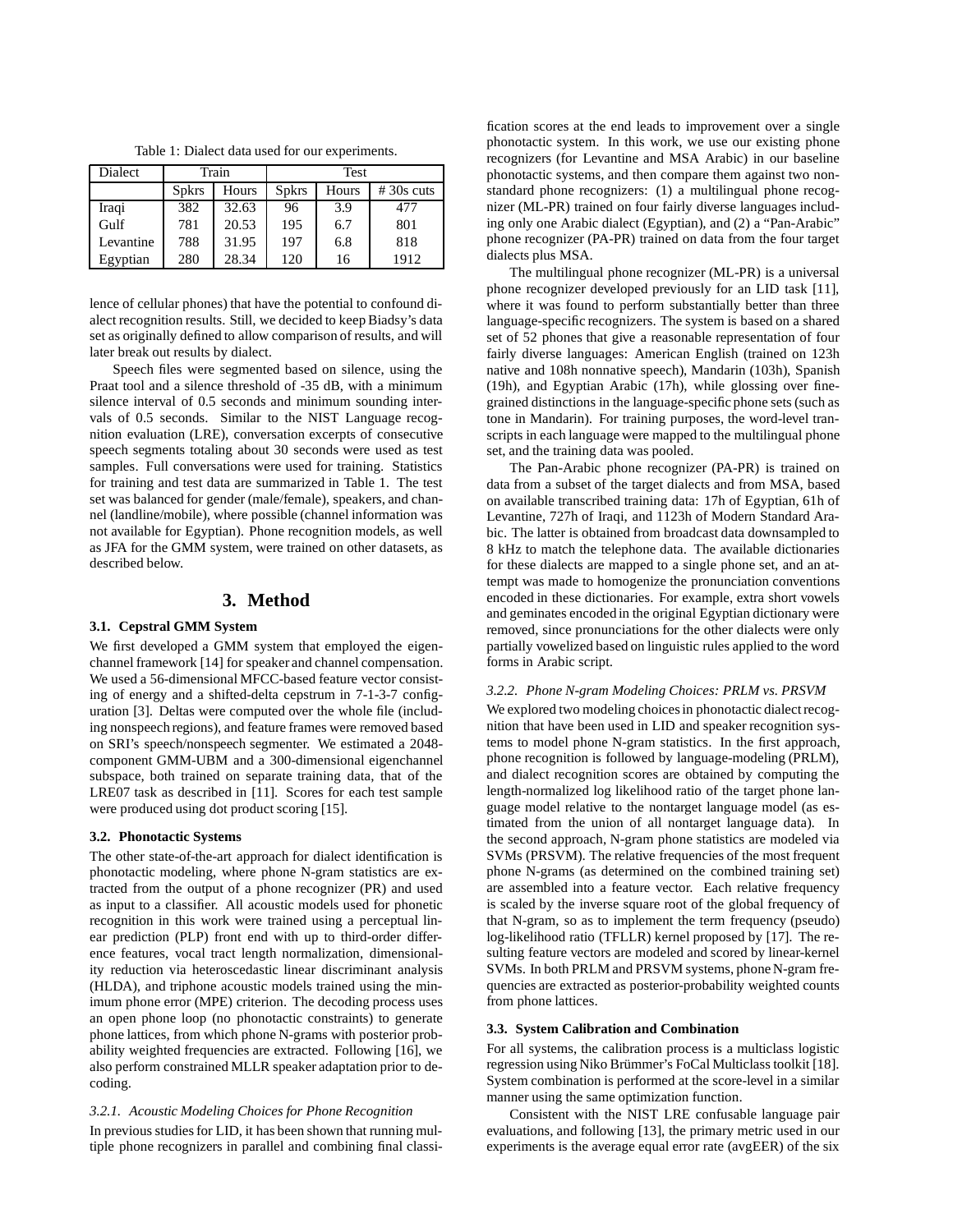| Systems          | %avgEER |         |          |        |
|------------------|---------|---------|----------|--------|
|                  | 4-way   |         | $2$ -way |        |
|                  | raw     | calibr. | raw      | calibr |
| <b>MSA-PRLM</b>  | 18.61   | 18.31   | 15.88    | 15.71  |
| <b>LEV-PRLM</b>  | 11.22   | 9.69    | 8.12     | 7.81   |
| ML-PRLM          | 12.33   | 11.26   | 10.87    | 9.72   |
| <b>PA-PRLM</b>   | 11.55   | 10.06   | 7.97     | 7.85   |
| <b>MSA-PRSVM</b> | 14.51   | 14.64   | 12.75    | 12.69  |
| <b>LEV-PRSVM</b> | 9.55    | 9.53    | 7.94     | 7.87   |
| <b>ML-PRSVM</b>  | 10.28   | 10.16   | 8.03     | 7.90   |
| <b>PA-PRSVM</b>  | 11.15   | 10.72   | 9.05     | 8.93   |
| GMM              | 4.77    | 4.05    | 3.53     | 3.13   |

Table 2: Results with different classification models, for 4-way and pairwise (2-way) classification, before and after calibration.

pairwise dialect comparisons. However, we also report avgEER in a 4-way (1-versus-3) dialect detection task, as this might be more relevant for applications.

For evaluation purposes, we split the test set into two subsets and performed two-fold cross-validation, i.e., calibration parameters, combination weights, and calibration thresholds are estimated on the complement of the half of the data that is being scored. The results reported here are accumulated from the two folds. The optimization criterion used for calibration and combination is the avgEER for 4-way classification, and we use the same scores to estimate the pairwise results (which are thus sub-optimal).

#### **4. Results**

Table 2 summarizes results with various PRLM and PRSVM configurations, and with the GMM system, both with raw and calibrated scores. The GMM system serves as the baseline for comparison and combination with the other systems. The 3.13% avgEER baseline result achieved after calibration for pairwise dialect comparison is significantly better than the cepstral GMM systems reported for the same task in [13] (with the GMM system giving 11%). Since the GMM system was of interest to us only as a baseline, we didn't investigate the reasons for the better result; likely factors are different acoustic features, different UBM training data, and different channel compensation and calibration approaches. However, the best system reported in [13] is a novel SVM-based classifier using phone-specific GMM supervectors as features, yielding 3.96% avgEER.

We can also see from the table that calibration consistently improves results. Even though calibration is optimizing the 4 way classification problem, we see that calibrated scores also perform better for pairwise classification.

We also observe that the LEV-PR models give the best results for both PRLM and PRSVM system. While Pan-Arabic (PA) models were second best for the PRLM case, the ML models performed better in the PRSVM system. The LEV and PA models, which are trained on data relevant to this task, are a better fit to the phone recognition task. The MSA models are the least well matched, since the training data differs acoustically and stylistically from the test data (down-sampled broadcast news compared to telephone conversations), and indeed give the worst performance. All the systems are different enough so that improvements are observed when combined with each other.

Also shown in Table 2, phonotactic SVM modeling can

|  |  | Table 3: Results after different system combinations. |
|--|--|-------------------------------------------------------|
|  |  |                                                       |

| Systems                   | %avgEER |          |  |
|---------------------------|---------|----------|--|
|                           | 4-way   | $2$ -way |  |
| MSA-{PRLM+PRSVM}          | 14.09   | 12.06    |  |
| LEV-{PRLM+PRSVM}          | 8.47    | 6.63     |  |
| ML-{PRLM+PRSVM}           | 7.08    | 5.62     |  |
| PA-{PRLM+PRSVM}           | 6.69    | 5.36     |  |
| {LEV+MSA}-{PRLM+PRSVM}    | 6.70    | 5.43     |  |
| {LEV+MSA+PA}-{PRLM+PRSVM} | 4.86    | 3.93     |  |
| ALL-{PRLM+PRSVM}          | 4.70    | 3.83     |  |
| GMM+LEV-PRSVM             | 2.93    | 2.29     |  |
| GMM+MSA-PRSVM             | 3.70    | 3.19     |  |
| GMM+ML-PRSVM              | 2.75    | 2.30     |  |
| GMM+PA-PRLM               | 3.03    | 2.31     |  |
| GMM+ALL-{PRLM+PRSVM}      | 2.47    | 2.01     |  |

give substantial gains over statistical language models in our dialect identification task. This is consistent with prior studies in speaker and language recognition based on phone N-grams [19, 8, 11]. The only exception is the PA-PRSVM system, when compared to the PA-PRLM system. A possible explanation for this result is that generative modeling might be sufficient when used with matched models such as the PA recognition models.

We now analyze the system combination results for the different systems shown in Table 3. In the first part of the table, we observe among combinations between different PR systems that the Pan-Arabic PRLM and PRSVM combination brings the highest improvement. It is indeed better than the combination of more diverse systems such as the LEV and MSA PR. However the combination of the three leads to a significant additional gain, and even better results are achieved combining all the PR systems. This final PR-ALL combination is comparable to the performance of the baseline GMM model as shown in Table 2.

In the second part of the Table 3, the cepstral GMM system is used as our baseline and starting point for combinations. Each individual PR system performs much worse than the GMM system, but each of them yields improvement when combined with the GMM. The table only shows the results when combining with the best PR system for each set of models. We observe that combining each of the LEV, PA and ML systems to the cepstral system gives a significant relative error reduction, and the results for these three are all very close. This is surprising for the case of the PR-ML model, which by itself performed worse than the LEV and PA, but it may be explained by the fact that both features and training/modeling paradigms are very different in this system.

Finally we note that combining all the PR systems with the GMM system results in around 40% of the EER of the GMM system alone, as shown in the last row of Table 3.

Figure 1 shows individual DET curves for all dialect pairs, as well as the average DET curve. It is clear that our system does much better recognizing Egyptian compared to the other three dialects, which we can attribute to likely differences in channel or recording characteristics, as discussed earlier.

## **5. Conclusions and Future Work**

Starting from standard cepstral and PRLM systems, we have investigated a number of improved modeling techniques for Arabic dialect recognition, on a four-dialect task for which the best reported average EER is 3.96% [13]. We confirmed results